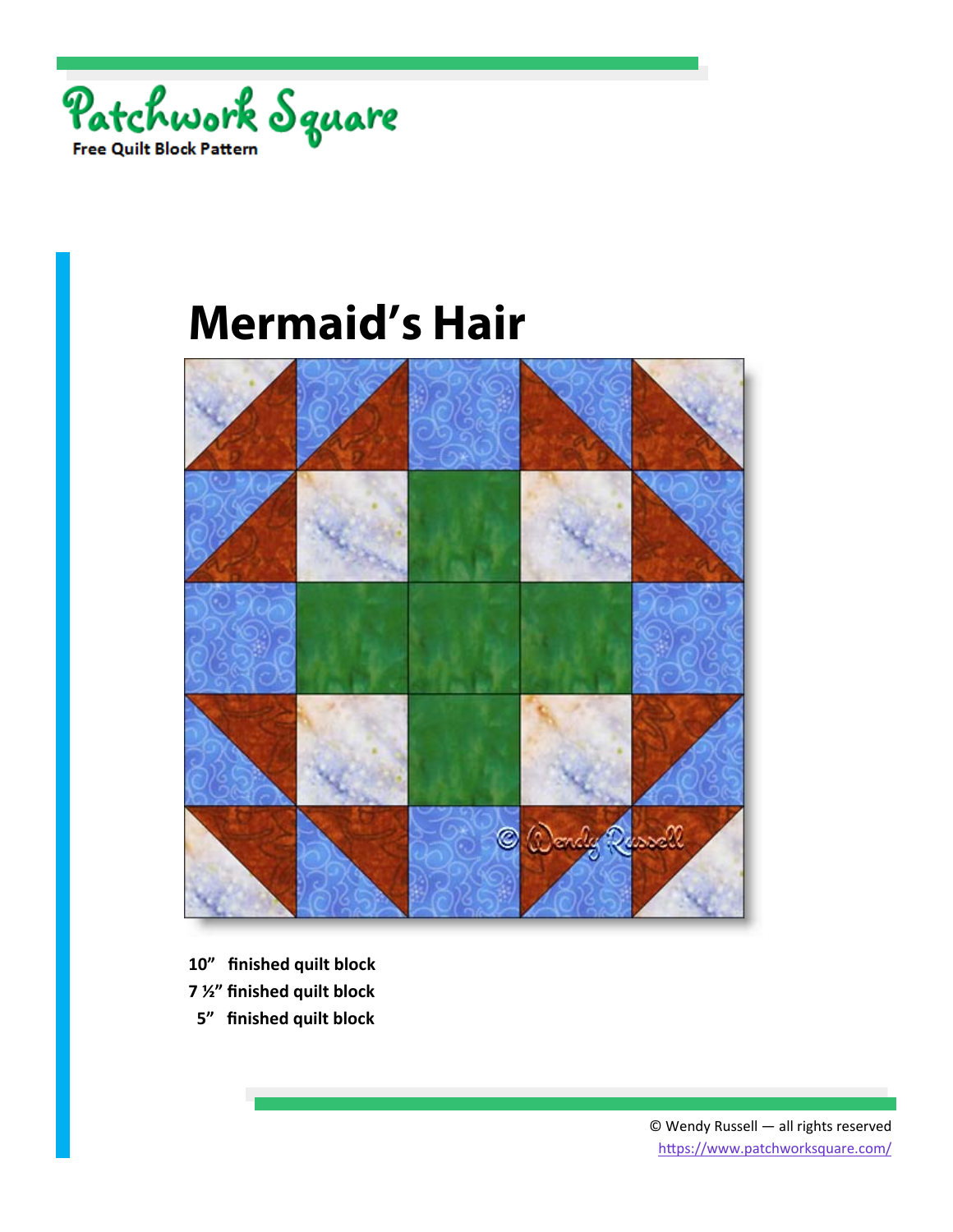

**10" finished quilt block** 

#### **Fabric Placement**



| <b>How-to Notes</b>                                   |                                    |
|-------------------------------------------------------|------------------------------------|
|                                                       | Bisect square on<br>one diagonal   |
|                                                       | Bisect square on<br>both diagonals |
| *All seam allowances are<br>¼" unless noted otherwise |                                    |
|                                                       |                                    |

|                | <b>Fabric 1</b><br>Cut 4 squares 2 1/2"<br>Cut 2 squares 2 %" and bisect on one diagonal |
|----------------|------------------------------------------------------------------------------------------|
| $\overline{2}$ | <b>Fabric 2</b><br>Cut 6 squares 2 %" and bisect on one diagonal                         |
| 3              | <b>Fabric 3</b><br>Cut 4 squares 2 1/2"<br>Cut 4 squares 2 %" and bisect on one diagonal |
|                | <b>Fabric 4</b><br>Cut 5 squares 2 1/2"                                                  |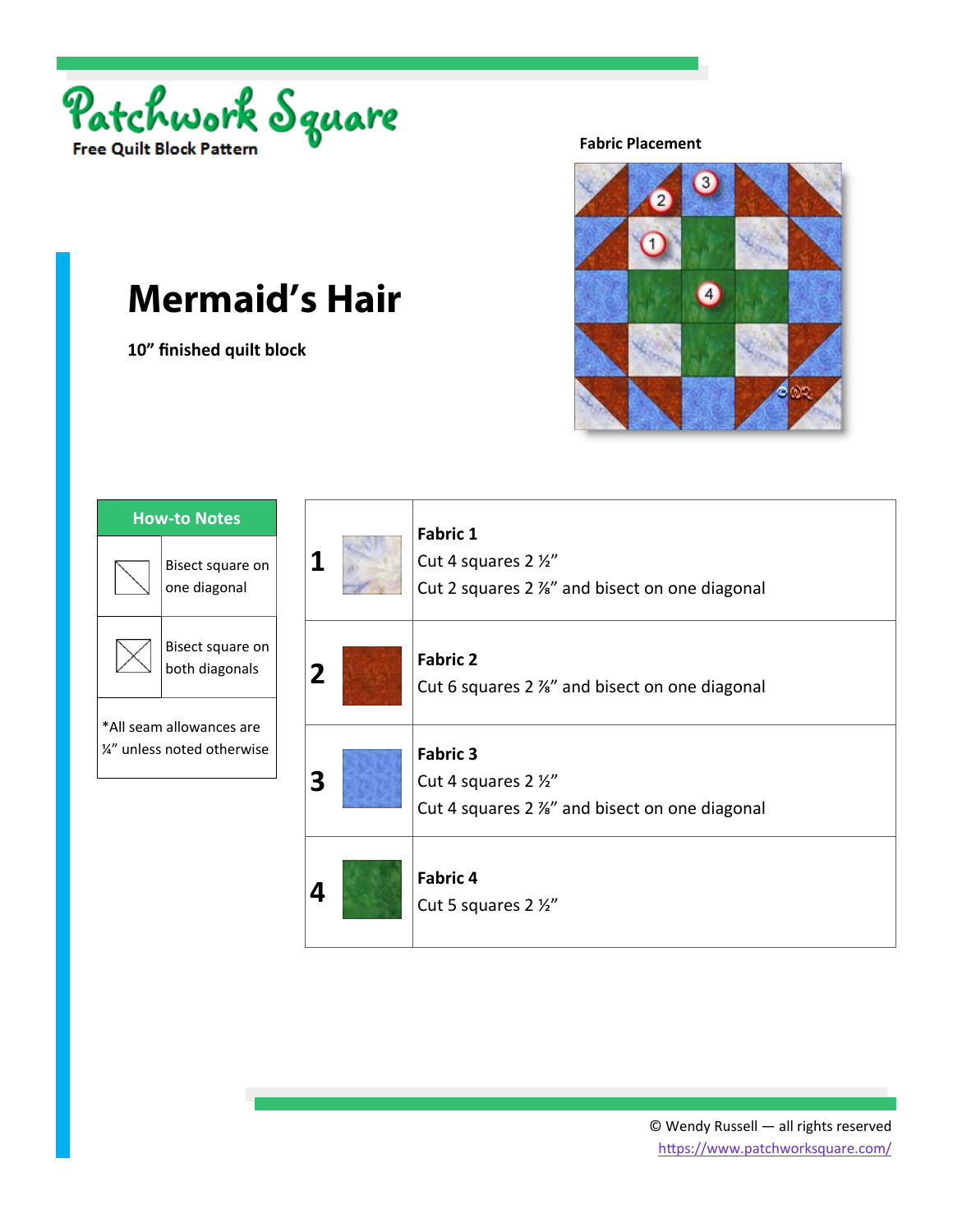

**7 ½" finished quilt block** 

#### **Fabric Placement**



| <b>How-to Notes</b>                                   |                                    |
|-------------------------------------------------------|------------------------------------|
|                                                       | Bisect square on<br>one diagonal   |
|                                                       | Bisect square on<br>both diagonals |
| *All seam allowances are<br>¼" unless noted otherwise |                                    |

|                | <b>Fabric 1</b><br>Cut 4 squares 2"<br>Cut 2 squares 2 %" and bisect on one diagonal |
|----------------|--------------------------------------------------------------------------------------|
| $\overline{2}$ | <b>Fabric 2</b><br>Cut 6 squares 2 %" and bisect on one diagonal                     |
| 3              | <b>Fabric 3</b><br>Cut 4 squares 2"<br>Cut 4 squares 2 %" and bisect on one diagonal |
|                | <b>Fabric 4</b><br>Cut 5 squares 2"                                                  |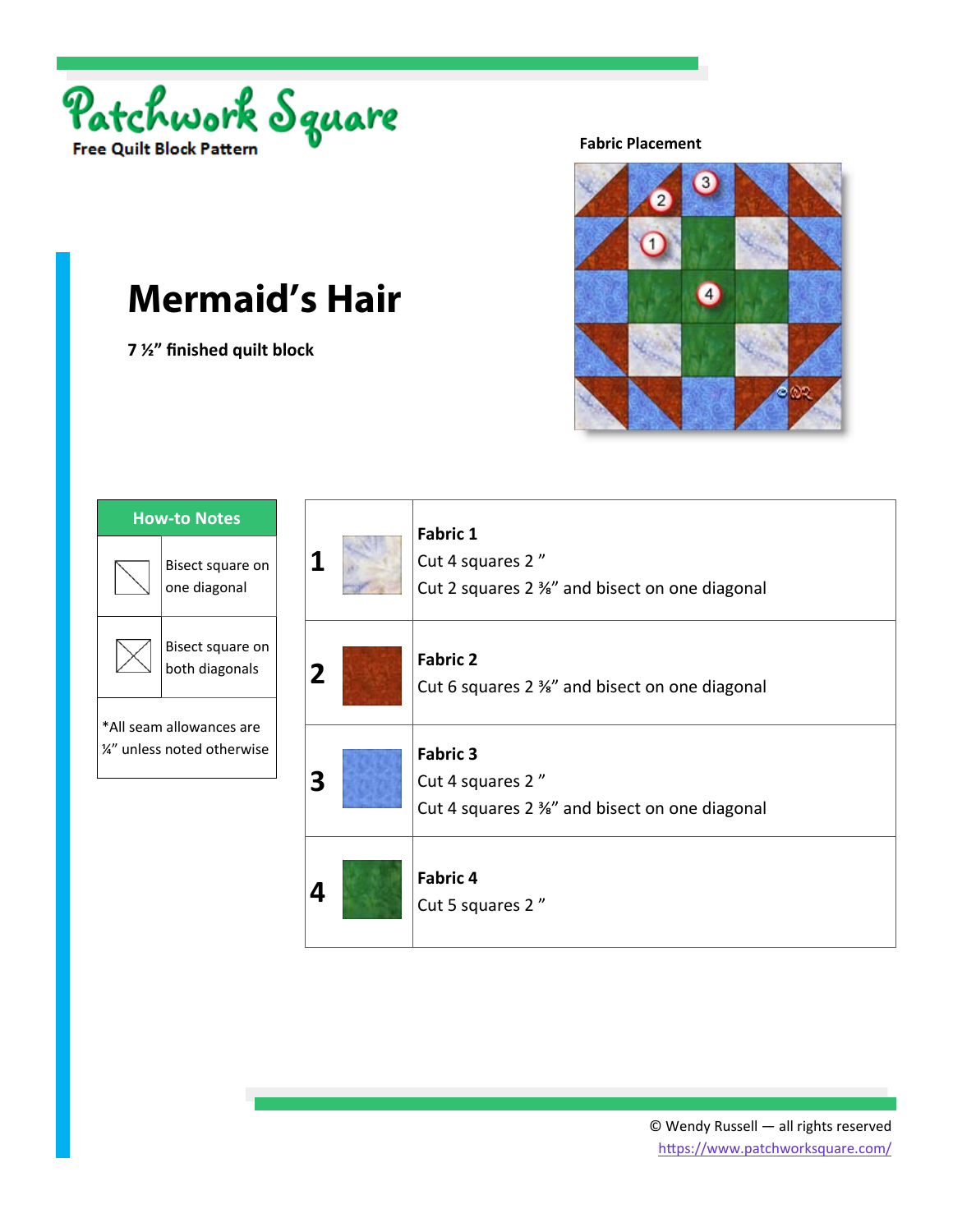

**5" finished quilt block** 

#### **Fabric Placement**



| <b>How-to Notes</b>                                     |                                    |
|---------------------------------------------------------|------------------------------------|
|                                                         | Bisect square on<br>one diagonal   |
|                                                         | Bisect square on<br>both diagonals |
| *All seam allowances are<br>1/4" unless noted otherwise |                                    |
|                                                         |                                    |

|                | <b>Fabric 1</b><br>Cut 4 squares 1 1/2"<br>Cut 2 squares 1 %" and bisect on one diagonal |
|----------------|------------------------------------------------------------------------------------------|
| $\overline{2}$ | <b>Fabric 2</b><br>Cut 6 squares 1 %" and bisect on one diagonal                         |
| 3              | <b>Fabric 3</b><br>Cut 4 squares 1 1/2"<br>Cut 4 squares 1 %" and bisect on one diagonal |
|                | <b>Fabric 4</b><br>Cut 5 squares 1 1/2"                                                  |